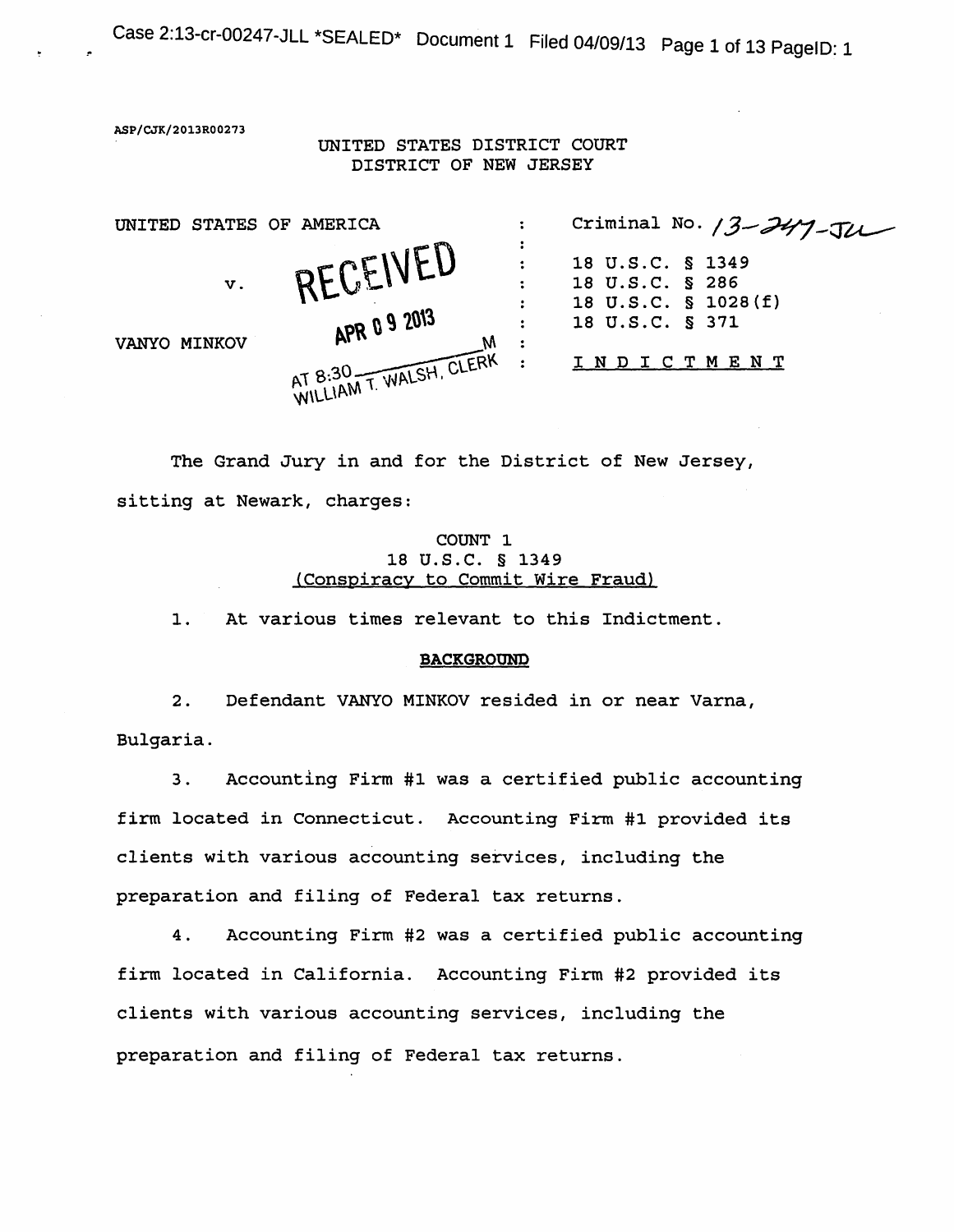# THE CONSPIRACY

5. Between in or around July 2011 through in or around April 2013, in the District of New Jersey, and elsewhere, defendant

## VANYO MINKOV

did knowingly and intentionally conspire and agree with others to devise a scheme and artifice to defraud, and to obtain money and property by means of materially false and fraudulent pretenses, representations, and promises, and for the purpose of executing such scheme and artifice, to transmit and cause to be transmitted by means of wire communications in interstate and foreign commerce, certain writings, signs, signals, and sounds, in a manner affecting a financial institution, contrary to Title 18, United States Code, Sections 1343 and 2.

# OBJECT OF THE CONSPIRACY

6. It was the object of the conspiracy for MINKOV and others to obtain stolen credit and debit card numbers and corresponding personal identifying information ("PII"} from various sources, and then sell such stolen information on the Internet for a profit.

#### MANNER AND MEANS OF THE CONSPIRACY

7. It was part of the conspiracy that MINKOV and his coconspirators obtained stolen debit and credit card numbers, corresponding Personal Identification Number codes ("PIN codes"),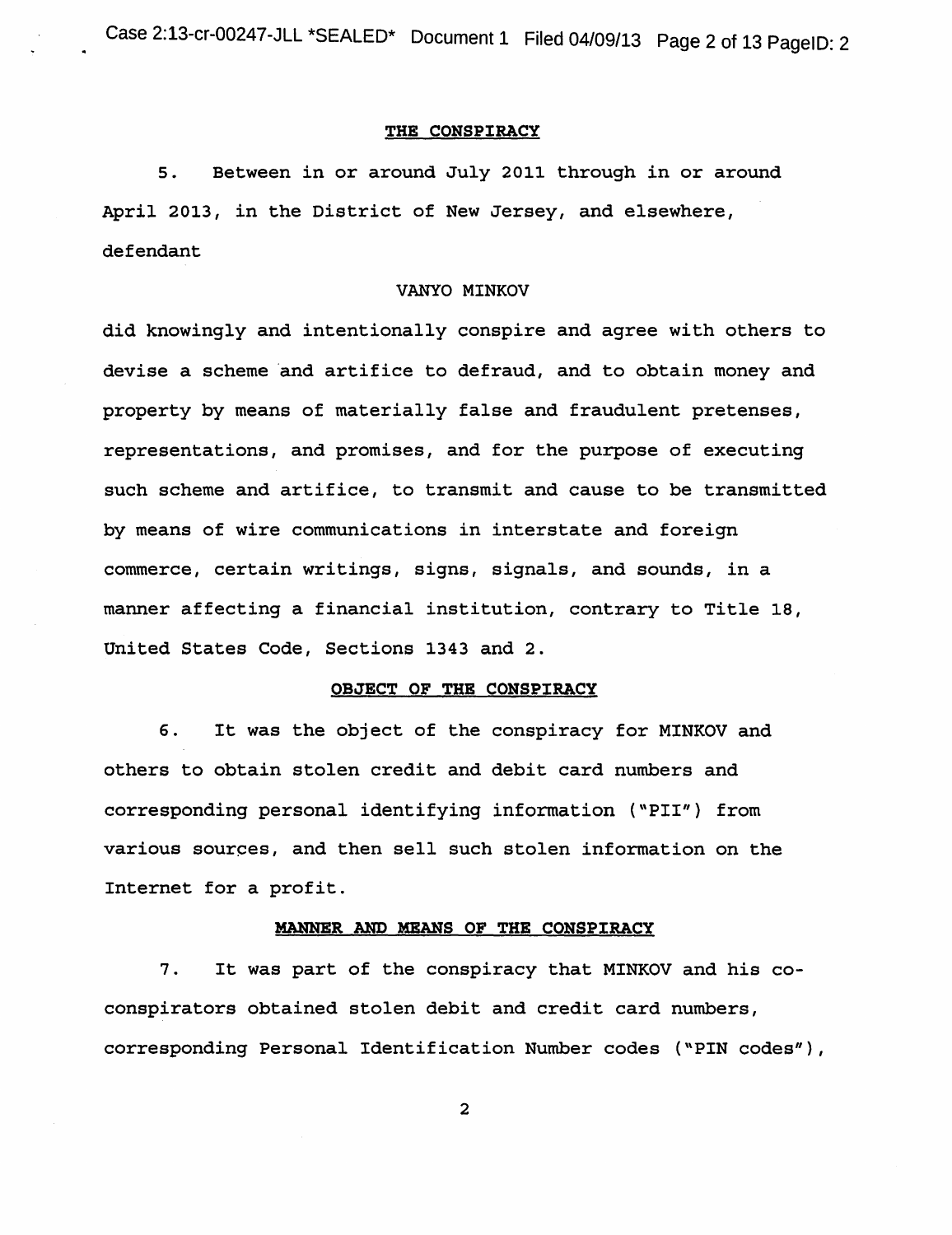and other related PII through various means, including through the use of Automated Teller Machine ("ATM"} skimming equipment installed on ATMs and designed to steal debit and credit card numbers, as well as PIN codes, from individuals using the ATMs.

8. It was further part of the conspiracy that MINKOV also acted as a re-seller of stolen debit and credit card data, meaning that various co-conspirators who obtained stolen debit and credit card numbers provided the stolen data to MINKOV to sell on the Internet.

9. During the course of the conspiracy, MINKOV offered for sale debit and credit card numbers and related PII for over 100·, 000 accounts (the "Stolen Data") .

10. MINKOV received, advertised, and delivered, and coordinated the receipt and delivery of, the Stolen Data on the Internet, including through the use of e-mail and instant messaging services.

11. MINKOV received payment from the purchasers of the data through international money transfers sent from the District of New Jersey, and elsewhere, to locations in Bulgaria, through money remitting services such as Western Union and MoneyGram.

In violation of Title 18, United States Code, Section 1349.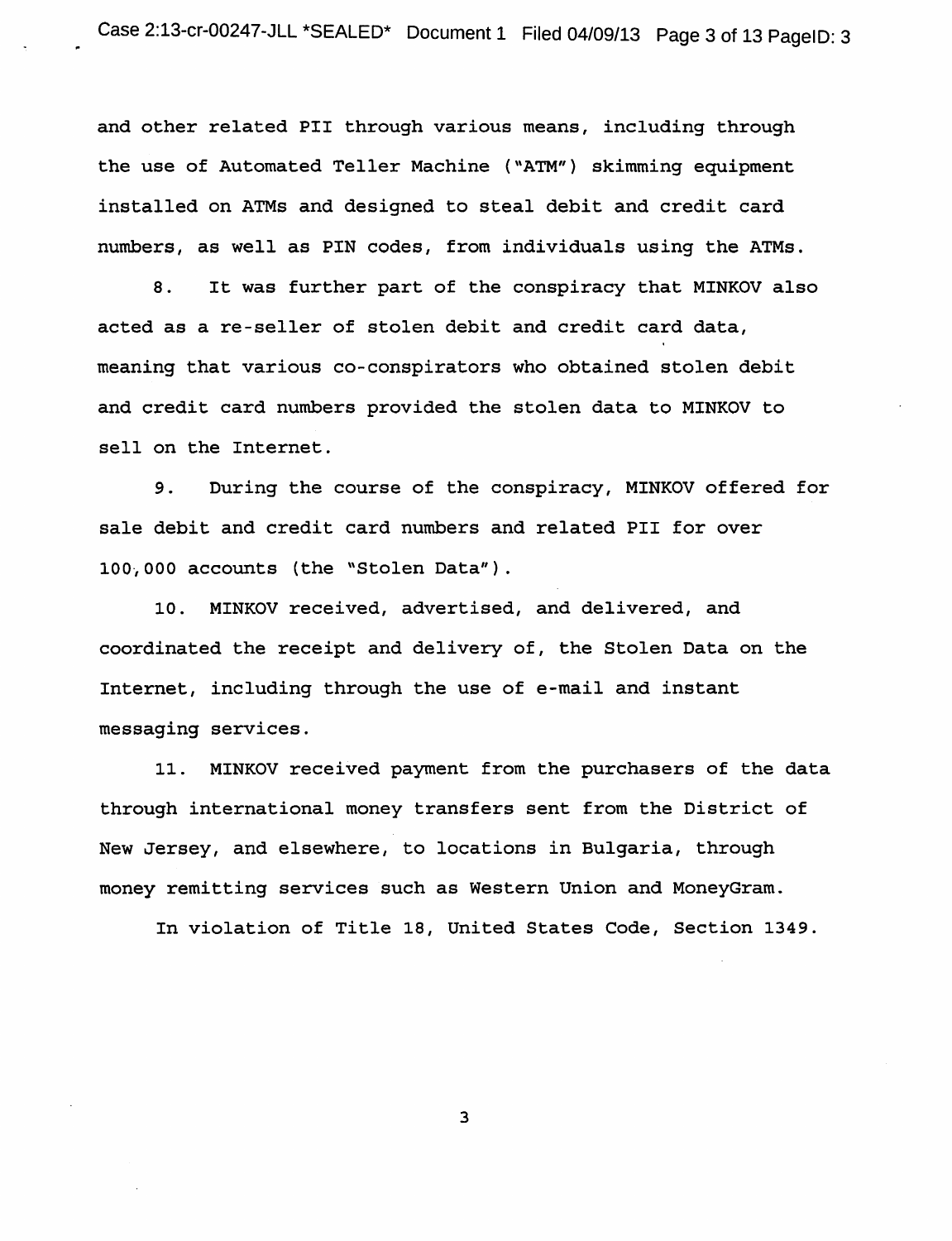# COUNT 2 18 u.s.c. § 286 (Conspiracy to Defraud the Government with Respect to Claims)

12. The allegations contained in paragraphs 1 through 4, and paragraphs 6 through 11 of Count One of the Indictment are realleged and incorporated as if set forth herein.

13. Between in or about September 2012 and in or about April 2013, in the District of New Jersey, and elsewhere, defendant

# VANYO MINKOV

did knowingly and intentionally agree, combine and conspire with others to defraud the United States and a department and agency thereof, specifically the United States Department of the Treasury and the Internal Revenue Service, by obtaining,. attempting to obtain, and aiding to obtain the payment and allowance of false, fictitious and fraudulent claims, that is, more than approximately \$600,000 in individual income tax refund payments, contrary to Title 18, United States Code, Sections 287 and 2.

#### OBJECT OF THE CONSPIRACY

14. It was the object of the conspiracy for MINKOV and others to obtain stolen PII and to use that stolen PII to file false and fraudulent individual income tax returns with the Internal Revenue Service in order to steal tax refund money from the United States government.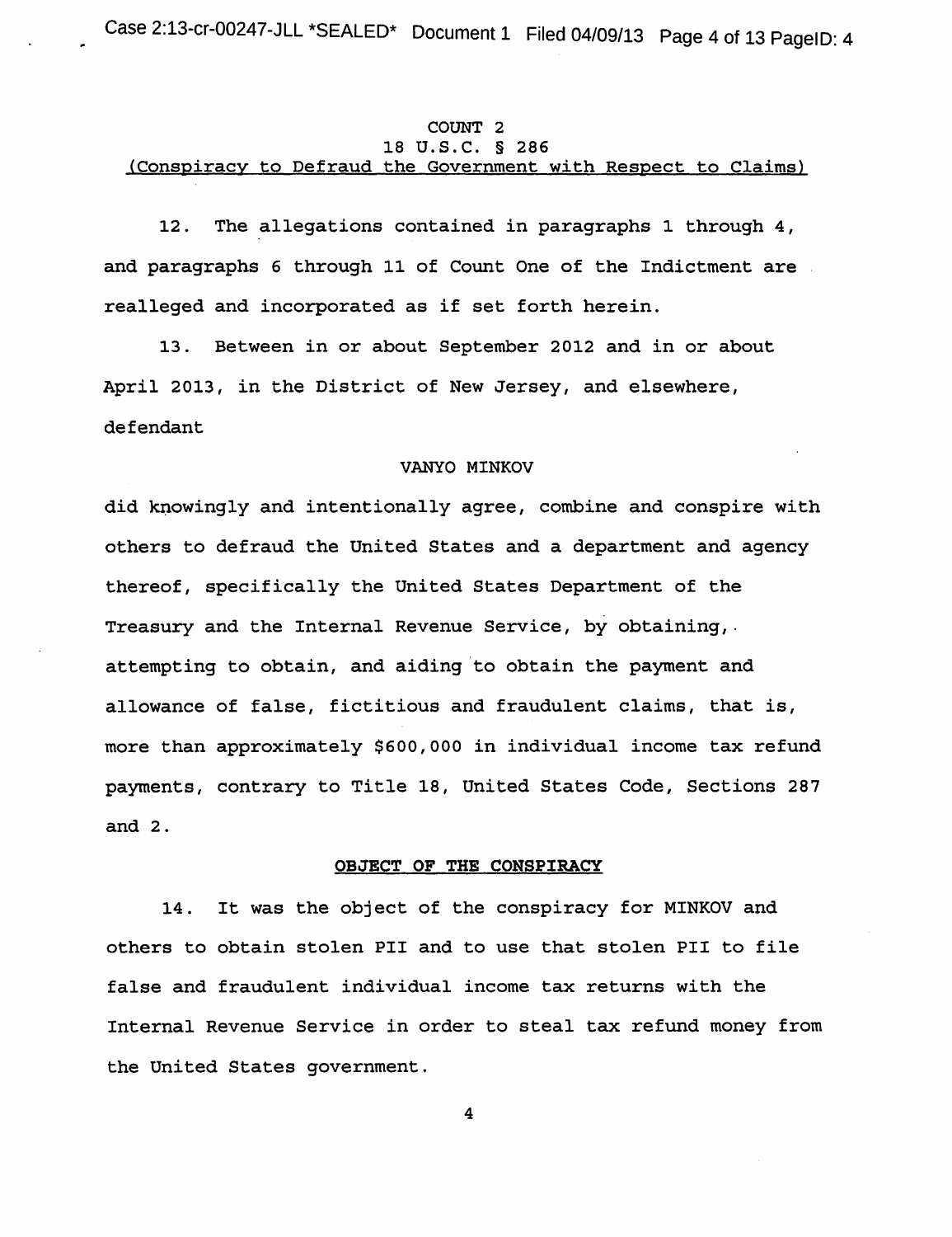# MANNER AND MEANS OF THE CONSPIRACY

15. It was a part of the conspiracy that MINKOV and his coconspirators stole the PII of over approximately 650 individuals (the "ID Theft Victims"), and used the ID Theft Victims' PII to file over approximately 126 fraudulent tax returns for the 2012 tax year (the "2012 Fraudulent Returns").

16. It was further part of the conspiracy that MINKOV and his co-conspirators obtained the PII through "hacking," *i.e.,*  illegally accessing computer systems. For instance, MINKOV and his co-conspirators hacked into the computer systems of various Certified Public Accounting firms, including Accounting Firm #1 and Accounting Firm #2 (collectively, the "Victim CPA Firms"), to steal the PII of the Victim CPA Firms' clients.

17. MINKOV and his co-conspirators then used this stolen PII to create and file the 2012 Fraudulent Returns.

18. It was further part of the conspiracy that MINKOV and his co-conspirators used multiple methods for receiving the tax refunds generated by the 2012 Fraudulent Returns, including by directing the refund to be deposited into reloadable payment cards acquired by MINKOV and his co-conspirators and falsely registered in the names of certain ID Theft Victims.

In violation of Title 18, United States Code, Section 286.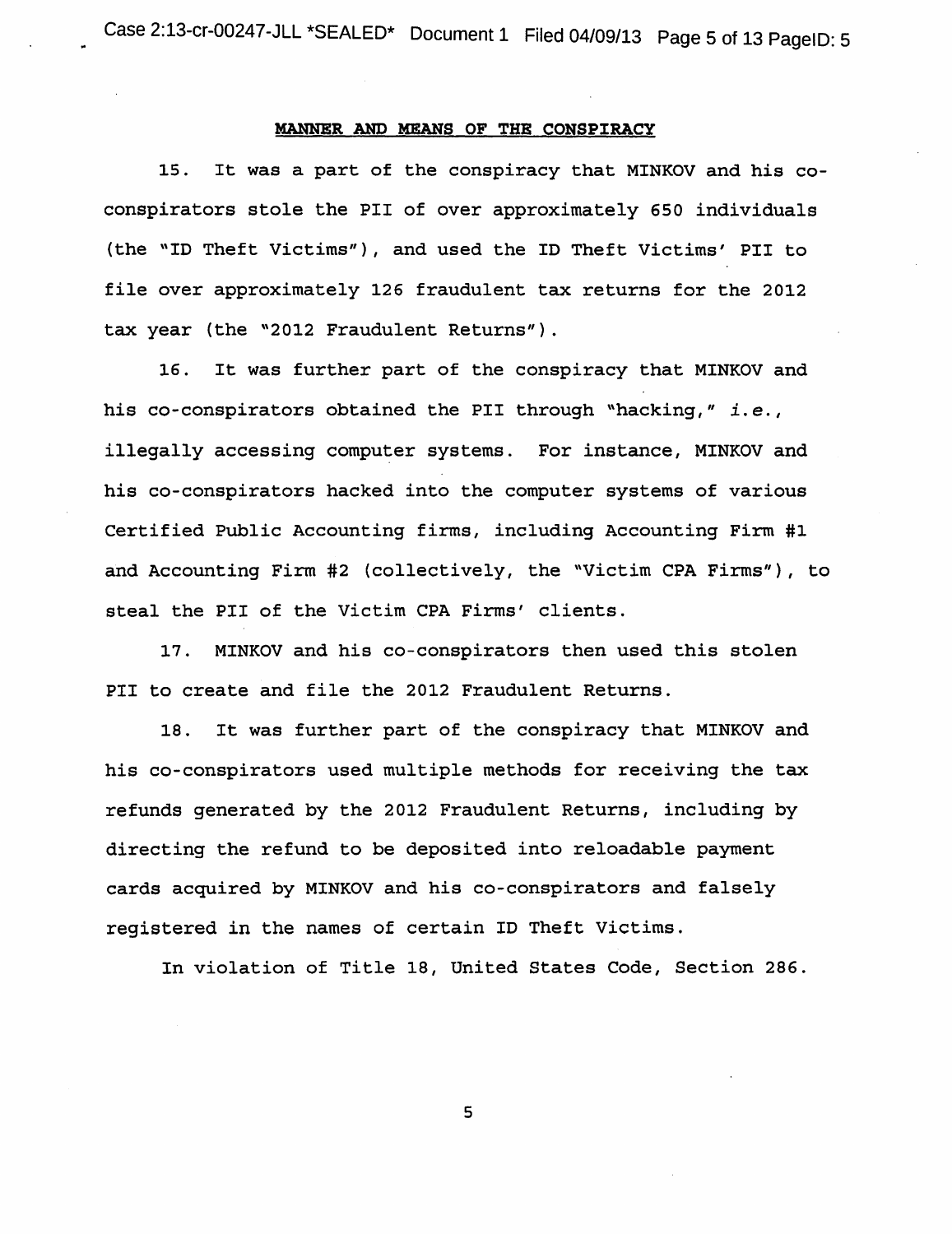# COUNT 3 18 u.s.c. § 1028(f) (Conspiracy to Commit Identity Theft)

19. The allegations contained in paragraph 12 and paragraphs 14 through 18 of Count Two of the Indictment are realleged and incorporated as if set forth herein.

20. Between at least as early as in or about September 2012 and in or about April 2013, in the District of New Jersey and elsewhere, defendant

## VANYO MINKOV

did knowingly and intentionally conspire with others to transfer, possess and use means of identification of other persons without lawful authority, in a manner affecting interstate and foreign commerce, with the intent to commit, and in connection with, unlawful activity constituting a violation of federal laws, namely, Title 18 United States Code, Section 286, contrary to Title 18, United States Code, Sections 1028(a) (7) and (b) (1) (D).

In violation of Title 18, United States Code, Section  $1028 (f).$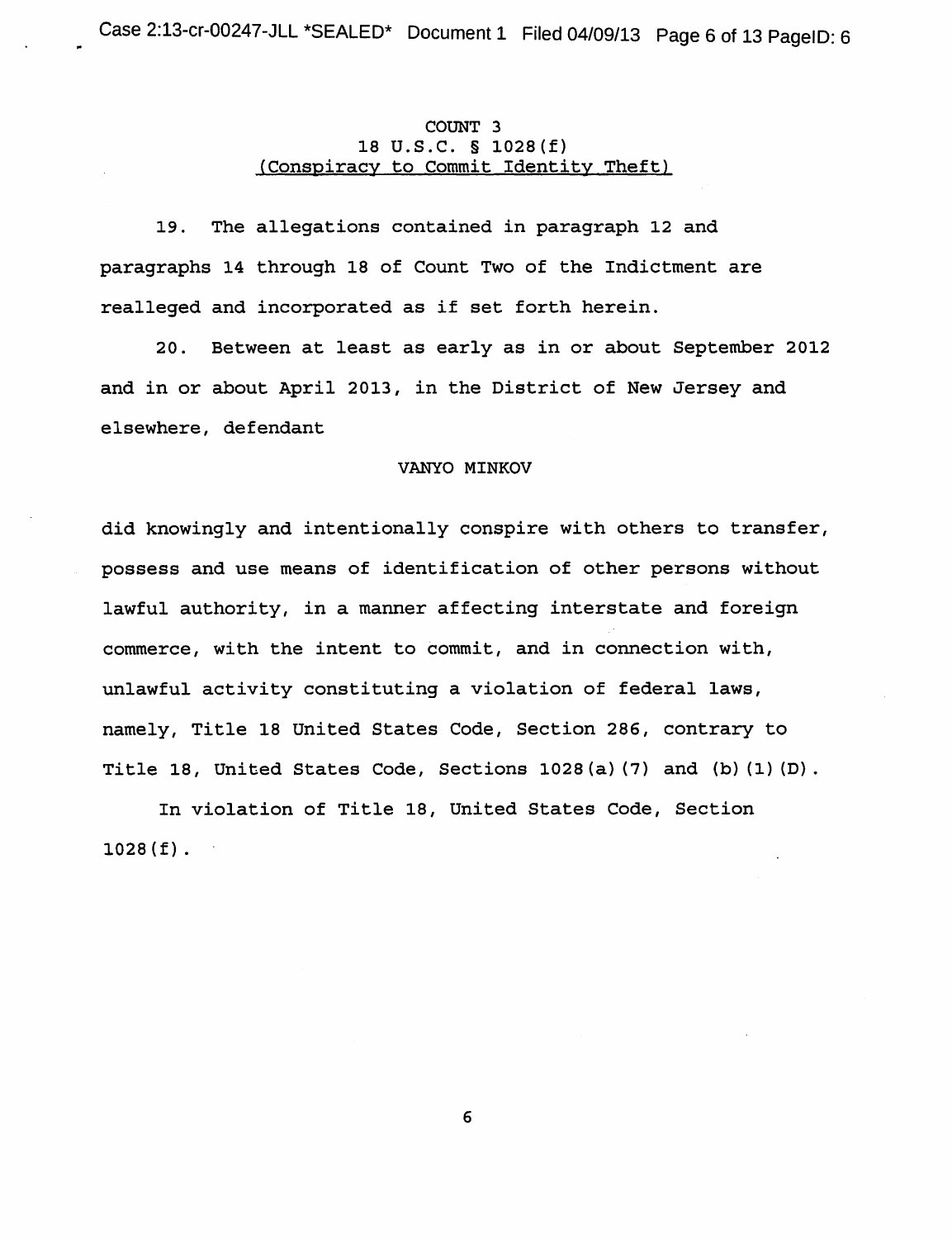# COINT 4 18 u.s.c. § 371 (Conspiracy to Commit Offenses Against the United States)

21. The allegations contained in paragraph 12 and paragraphs 14 through 18 of Count Two of the Indictment are realleged and incorporated as if set forth herein.

22. Between at least as early as September 2012 and in or about October 2012, in the District of New Jersey and elsewhere, defendant

# VANYO MINKOV

did knowingly and intentionally conspire with others to commit an offense against the United States, namely, by means of interstate communications, intentionally accessing protected computers, including the computers of Accounting Firm #1 and Accounting Firm #2, in interstate commerce without authorization, and exceeding authorized access, and thereby obtaining information from those computers for the purpose of commercial advantage and private financial gain, contrary to Title 18, United States Code, Sections 1030 (a) (2) (C), (c) (2) (B) (i), and (c) (2) (B) (iii).

## OVERT ACTS

23. In furtherance of the conspiracy and to effect its unlawful objects, defendant MINKOV and others committed and caused to be committed the following overt acts in the District of New Jersey and elsewhere:

a. MINKOV and his co-conspirators hacked into various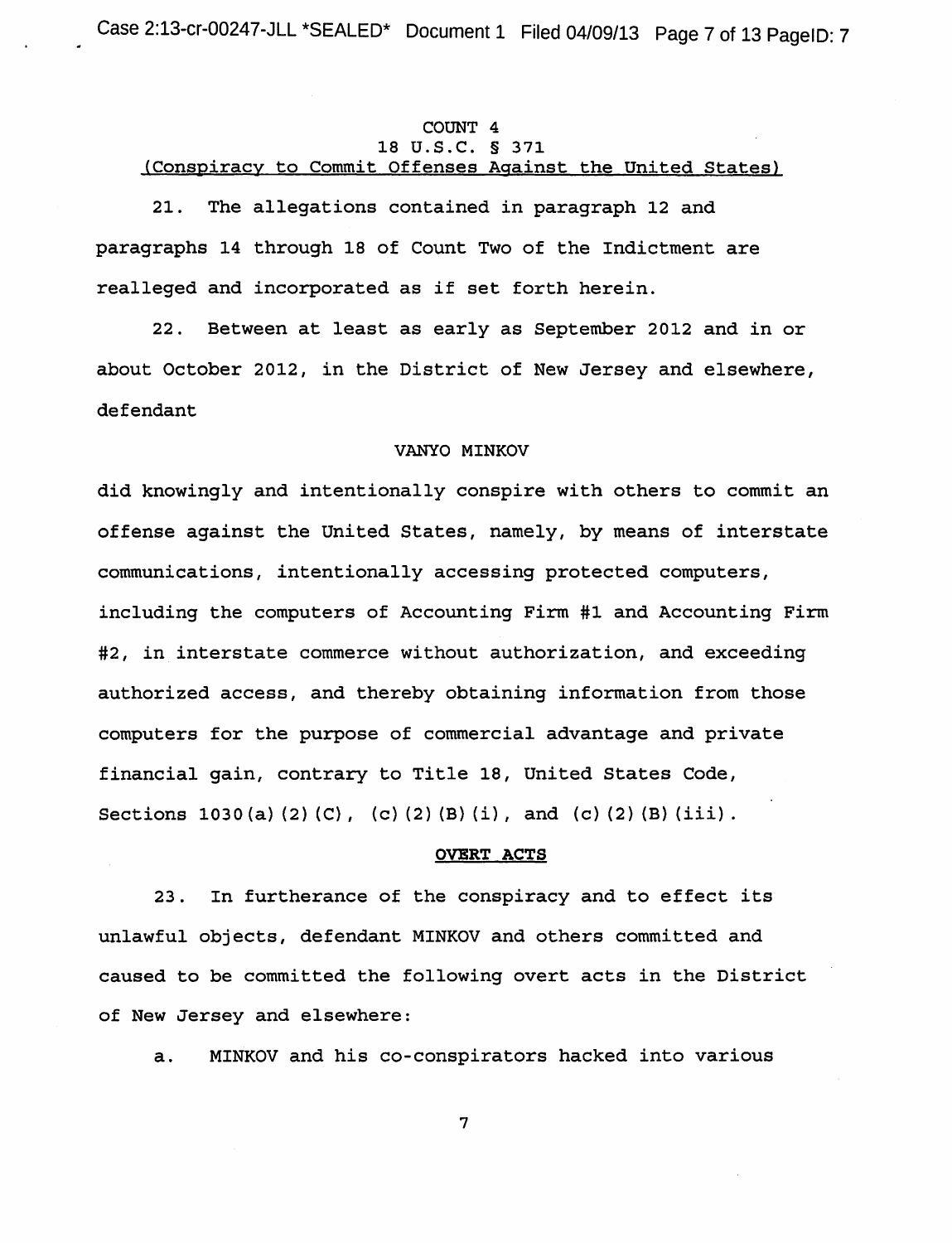Certified Public Accounting firms, including Accounting Firm #1 and Accounting Firm #2 (collectively, the "Victim CPA Firms"), to steal the PII of the Victim CPA Firms' clients. b. MINKOV and his co-conspirators then used this stolen PII to create and file the 2012 Fraudulent Returns.

c. MINKOV and his co-conspirators used multiple methods for receiving the tax refunds generated by the 2012 Fraudulent Returns, including by directing the refund to be deposited into reloadable payment cards acquired by MINKOV and his co-conspirators and falsely registered in the names of certain ID Theft Victims.

In violation of Title 18, United States Code, Section 371.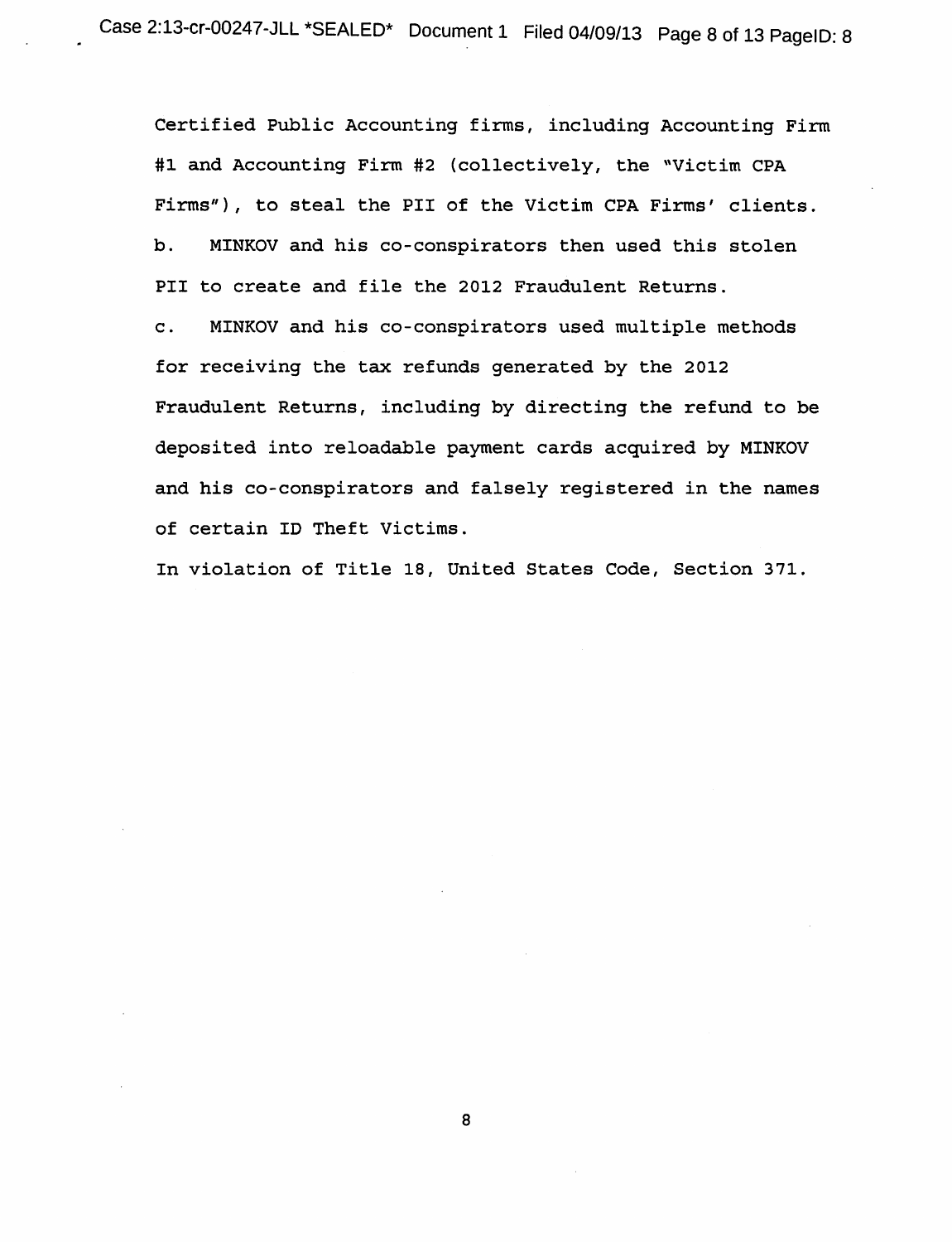#### FiRST FORFEITURE ALLEGATION

1. The allegations contained in this Indictment are hereby realleged and incorporated by reference for the purpose of alleging forfeiture pursuant to Title 18, United States Code, Sections  $981(a) (1) (c)$ ,  $982(a) (2)$ , and Title 28, United States Code, Section 2461(c).

2. The United States hereby gives notice to the defendant charged in Count One and Count Four, that upon his conviction of any such offense, the government will seek forfeiture in accordance with Title 18, United States Code, Sections 981(a) (1} (c), 982(a} (2) and Title 28, United States Code, Section 246l(c), which requires any person convicted of such offenses to forfeit any property constituting or derived from proceeds obtained directly or indirectly as a result of such offenses.

3. If any of the above-described forfeitable property, as a result of any act or omission of the defendants:

(a} cannot be located upon the exercise of due diligence;

(b) has been transferred or sold to, or deposited with, a third party;

(c) has been placed beyond the jurisdiction of the court;

(d) has been substantially diminished in value;

or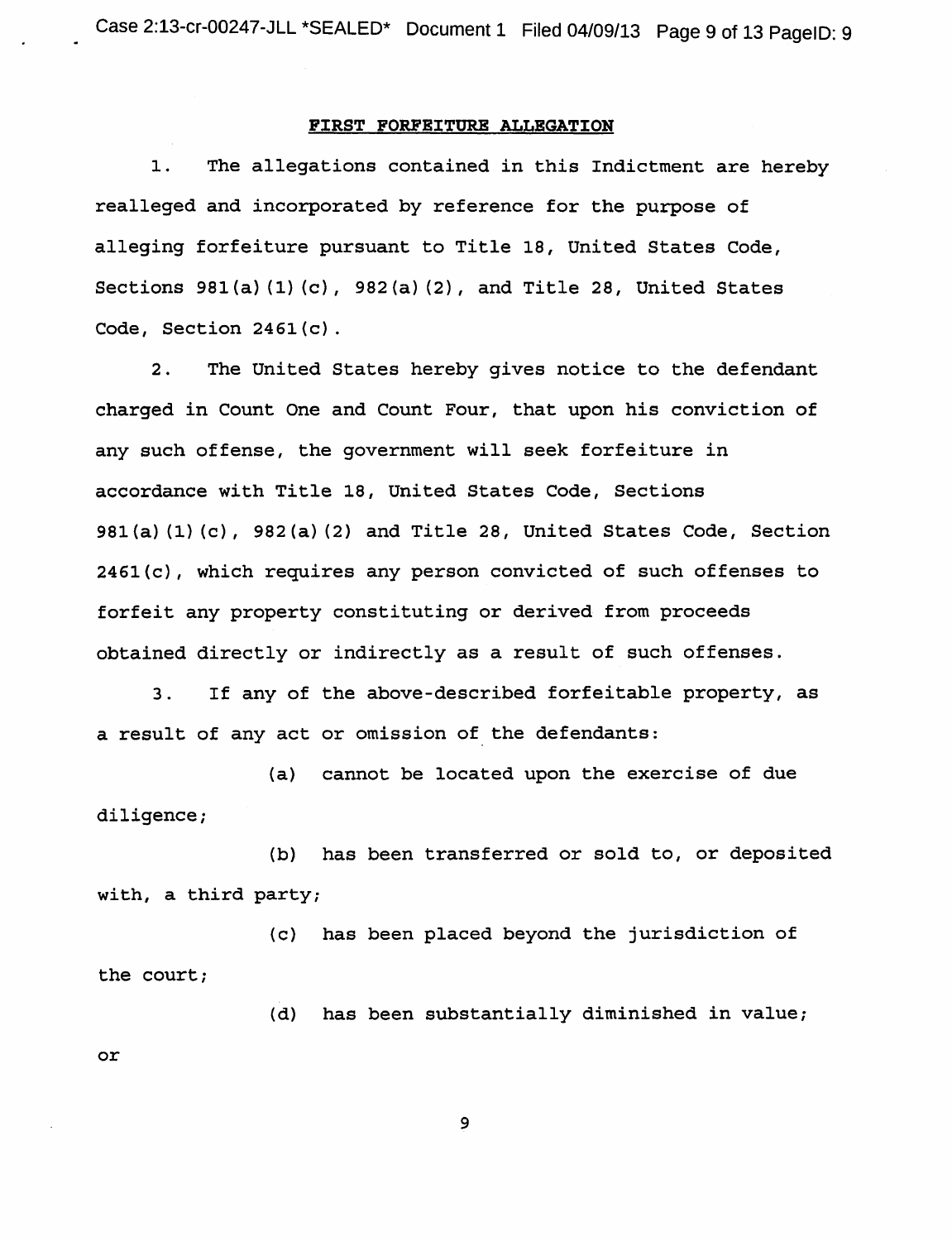(e) has been commingled with other property which cannot be divided without difficulty;

it is the intent of the United States, pursuant to Title 21, United States Code, Section 853(p), as incorporated by Title 28, United States Code, Section 246l(c) and Title 18, United States Code, Section 982(b) (1), to seek forfeiture of any other property of such defendants up to the value of the forfeitable property described in paragraph 2.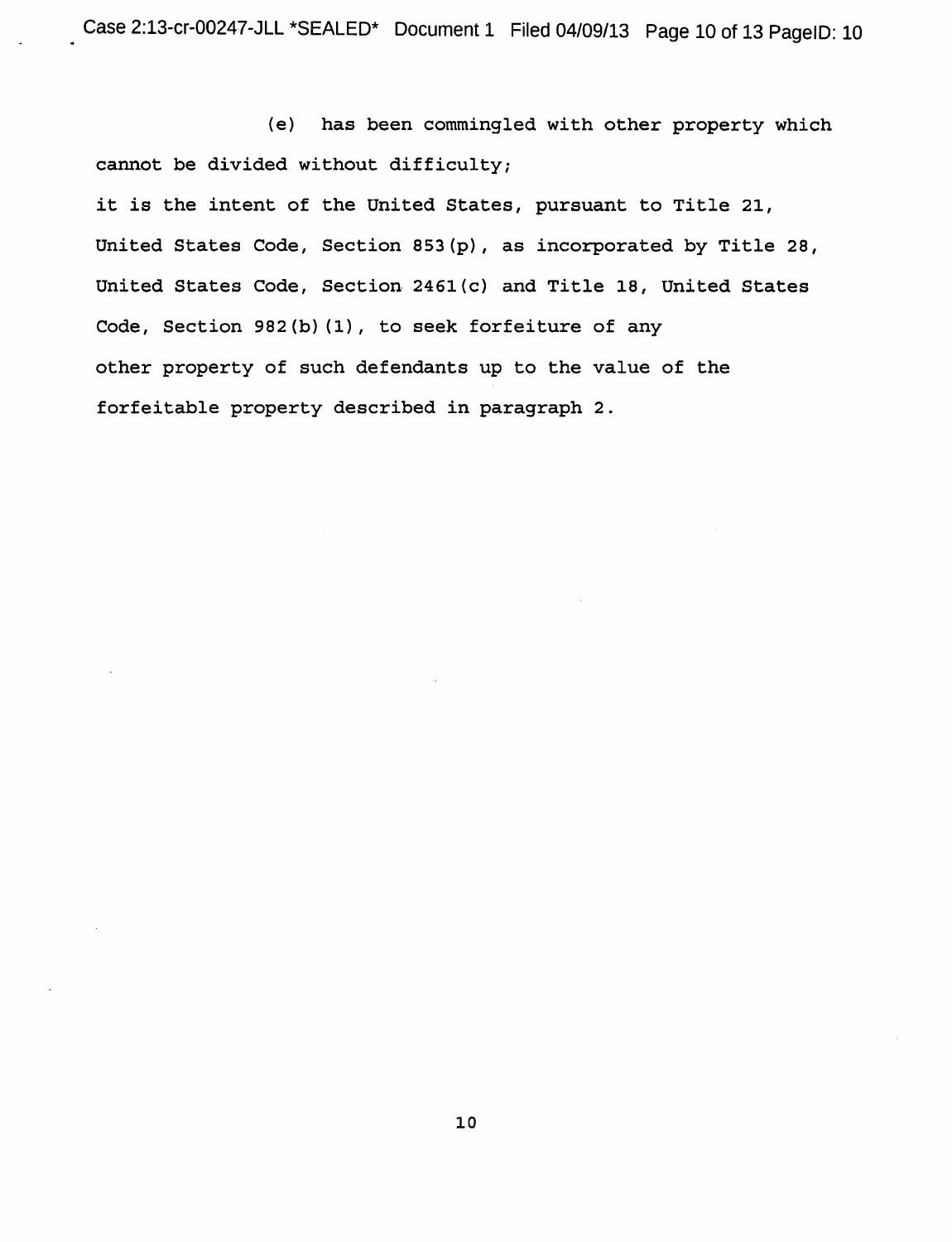#### SECOND FORFEITURE ALLEGATION

1. The allegations contained in this Indictment are hereby realleged and incorporated by reference for the purpose of alleging forfeiture pursuant to Title 18, United States Code, Sections 981 (a) (1) (c), 982 (a) (2), 1028 (b) (5), and Title 28, United States Code, Section 2461(c).

2. The United States hereby gives notice to the defendant charged in Count Three that, upon his conviction of such offense, the government will seek forfeiture in accordance with Title 18, United States Code, Sections 981(a) (1) (c), 982(a) (2), 1028(b) (5), and Title 28, United States Code, Section 2461(c), which requires any person convicted of such offense to forfeit any property constituting or derived from proceeds obtained directly or indirectly as a result of such offense, or any personal property used or intended to be used to commit such offense.

3. If any of the above-described forfeitable property, as a result of any act or omission of the defendant:

(a) cannot be located upon the exercise of due diligence;

(b) has been transferred or sold to, or deposited with, a third party;

(c) has been placed beyond the jurisdiction of the court;

(d) has been substantially diminished in value;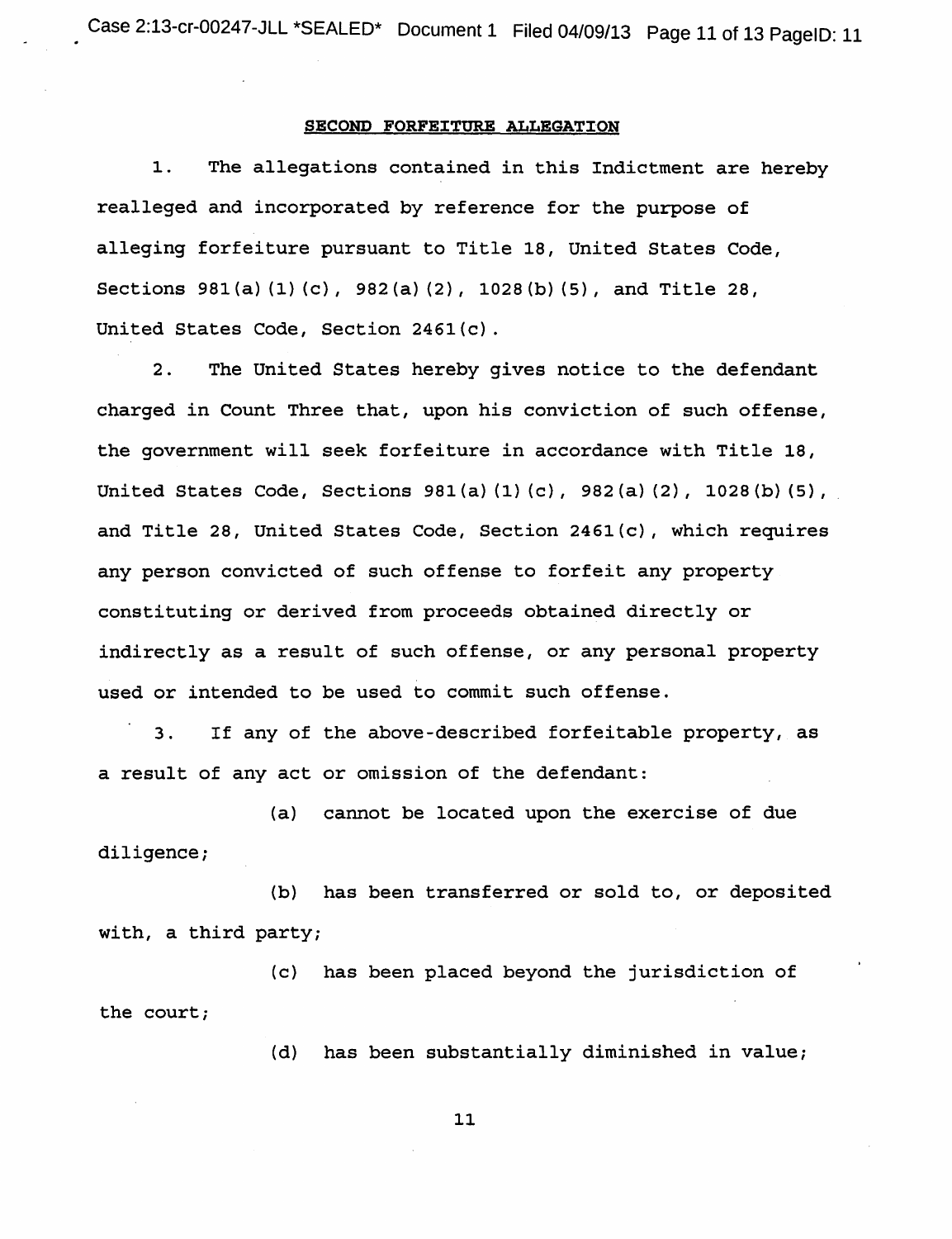or

(e) has been commingled with other property which cannot be divided without difficulty;

it is the intent of the United States, pursuant to Title 21, United States Code, Section 853(p), as incorporated by Title 28, United States Code, Section 2461(c) and Title 18, United States Code, Section 982(b) (1), to seek forfeiture of any other property of the defendant up to the value of the forfeitable property described in paragraph 2.

#### A TRUE BILL

**CURLFLRSUN** 

Valley (1964)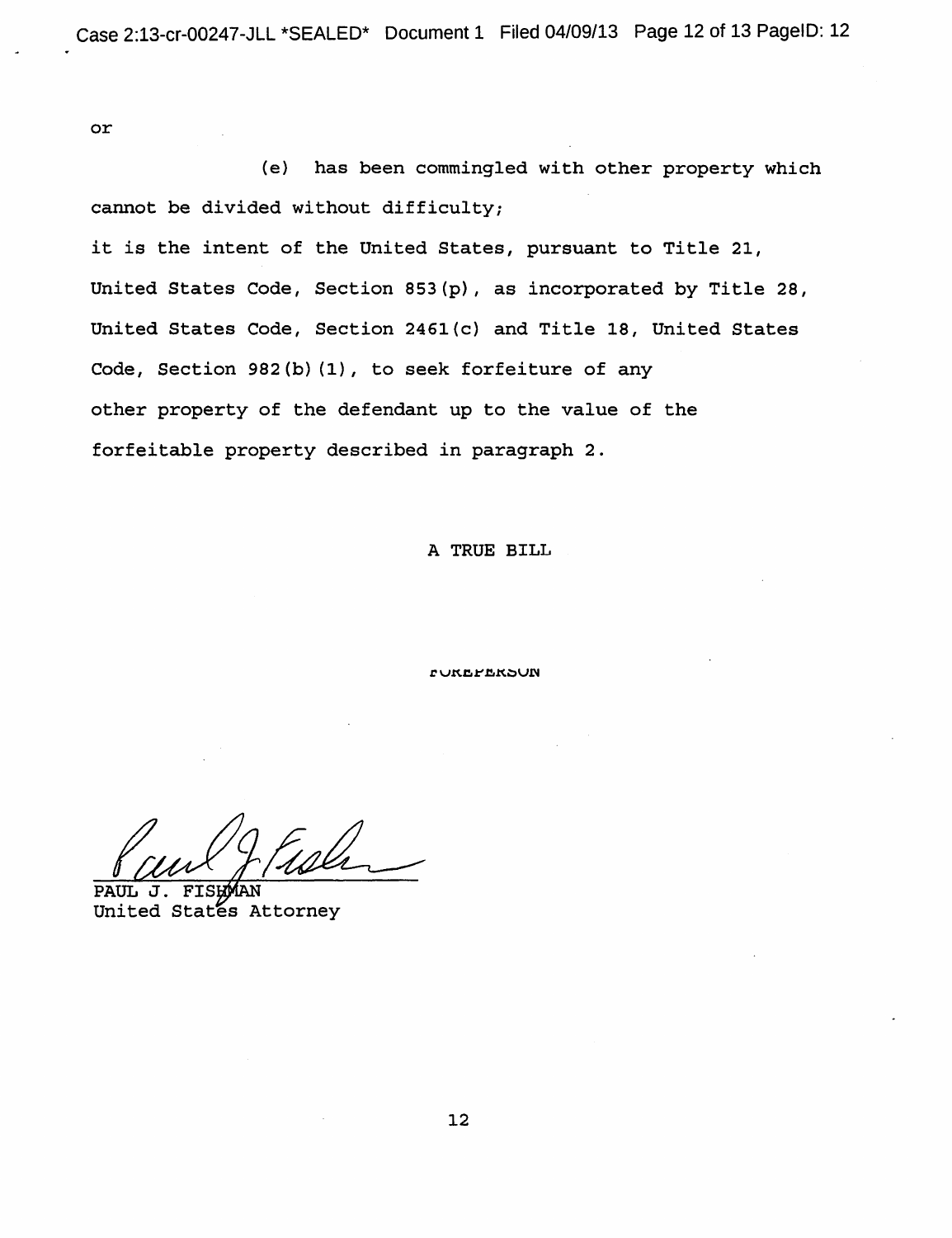I HEREBY CERTIFY that the above and<br>foregoing is a true and correct copy of ATTEST  $5 - 9 \cdot 13$ <br>WILLIAM T. WALSH, Clerk<br>United States District Court<br>District of New Jersey the original on file in my office.<br>ATTEST  $\begin{bmatrix} 5 & -9 \\ 1 & 3 \end{bmatrix}$ By:

Deputy Clerk

 $247 - J42$ CASE NUMBER: 13-

# **United States District Court District of New Jersey**

UNITED STATES OF AMERICA

v. VANYO MINKOV

**INDICTMENT FOR**  18 u.s.c. § 1349 18 u.s.c. § 286 18 u.s.c. § 1028{f} 18 u.s.c. § 371

A True Bill,

Foreperson

PAUL J. FISHMAN U.S. ATTORNEY *NEWARK, NEW JERSEY* 

ANDREW S . PAK *AsSISTANT* U. S. *ATTORNEY (973) 645 - 3976* 

# RECEIVED  $APR$  0 9 2013 APR & M<br>AT 8:30<br>WILLIAM T WALSH, CLERK